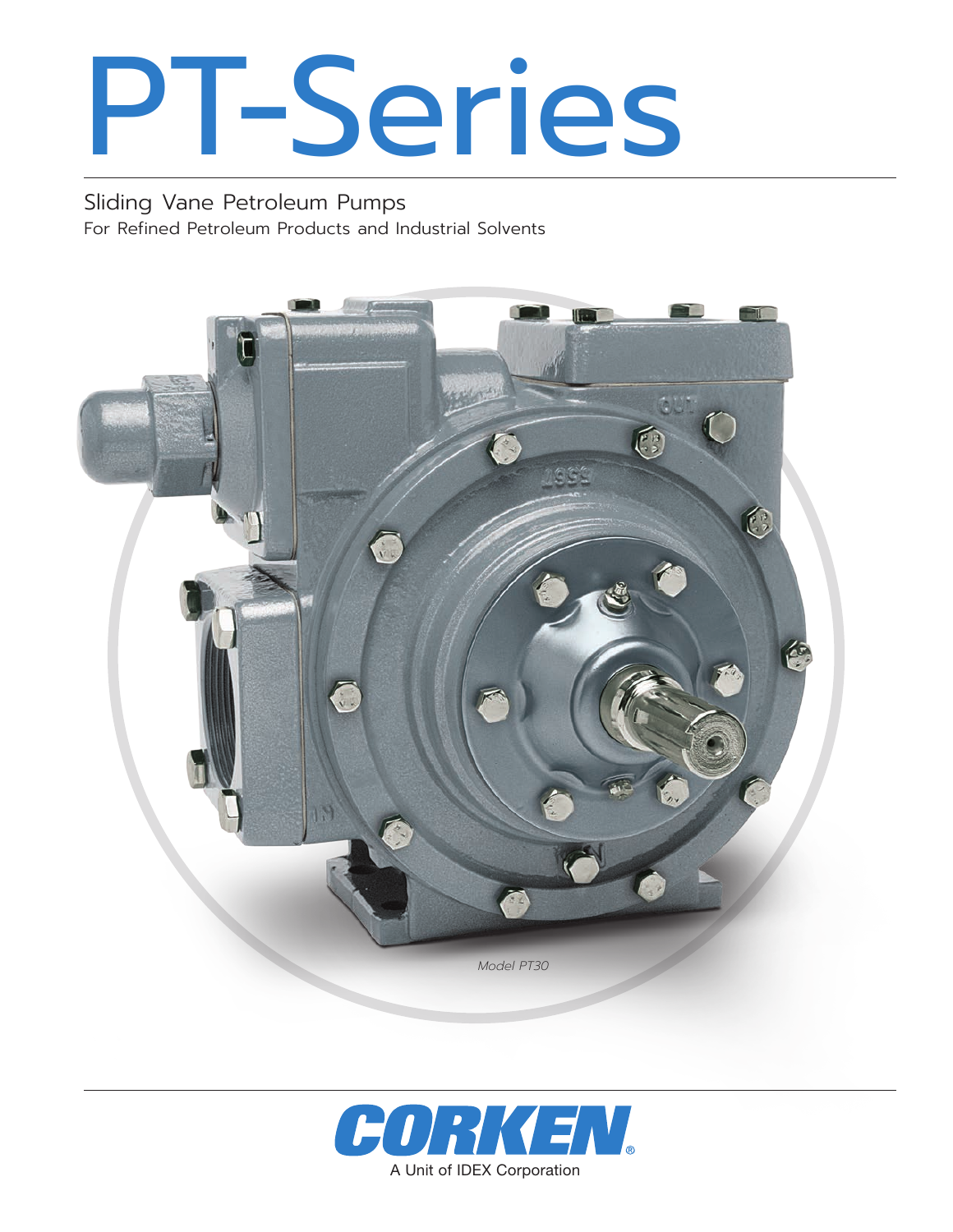## A Single Source for Stationary & Mobile Solutions...

#### Combine a pump, meter, and register on one order…

Corken and Liquid Controls provides a single source solution for transporting, dispensing, and measuring high value fluids and gases. Common corporate ownership and shared distribution simplifies the procurement process. Rather than placing multiple orders, customers are able to combine a pump, meter, and register into a single order.

#### Dimensionally interchangeable...

PT-Series petroleum pumps offer bulk plants and delivery vehicle systems another choice. To aide bulk plant designers, delivery truck fabricators, and end-user fuel marketers, each pump is dimensionally interchangeable with the competition allowing easy incorporation into existing bulk plant and delivery vehicle systems.

#### Features

- **↑** Viton<sup>®1</sup> elastomers are compatible with a wide range of fluids.
- 2 Nickel plated bypass valve is corrosion resistant.
- 3 Available with a standard bypass valve or an optional air operated valve (AOV).
- 4 Mechanical seal is built for lasting performance.
- **6** Heavy duty ball bearings improve durability.
- **6** Hollow rotor reduces weight.
- **7** Dimensionally interchangeable with the competition.
- 8 Drain plug is conveniently located making it easy to empty the pump.
- **9** Vanes self-adjust to compensate for wear.



#### *<sup>1</sup> Registered trademark of the DuPont company.*

#### Air operated valve (AOV)...

With the optional air operated valve, a truck operator can increase or decrease the flow rate to match the tank size. Unlike an internal relief valve, the AOV has high and low flow settings. High flow is used for large bulk tanks and low flow for small tanks.

#### T-Style strainer...

The optional T-Style strainer has a 20 mesh screen that protects the pumping system from the damaging affects of welding slag and foreign materials left in the piping or truck tank.

#### Pump accessories





*Optional T-style Strainer*

*Optional Air Operated Valve (AOV)*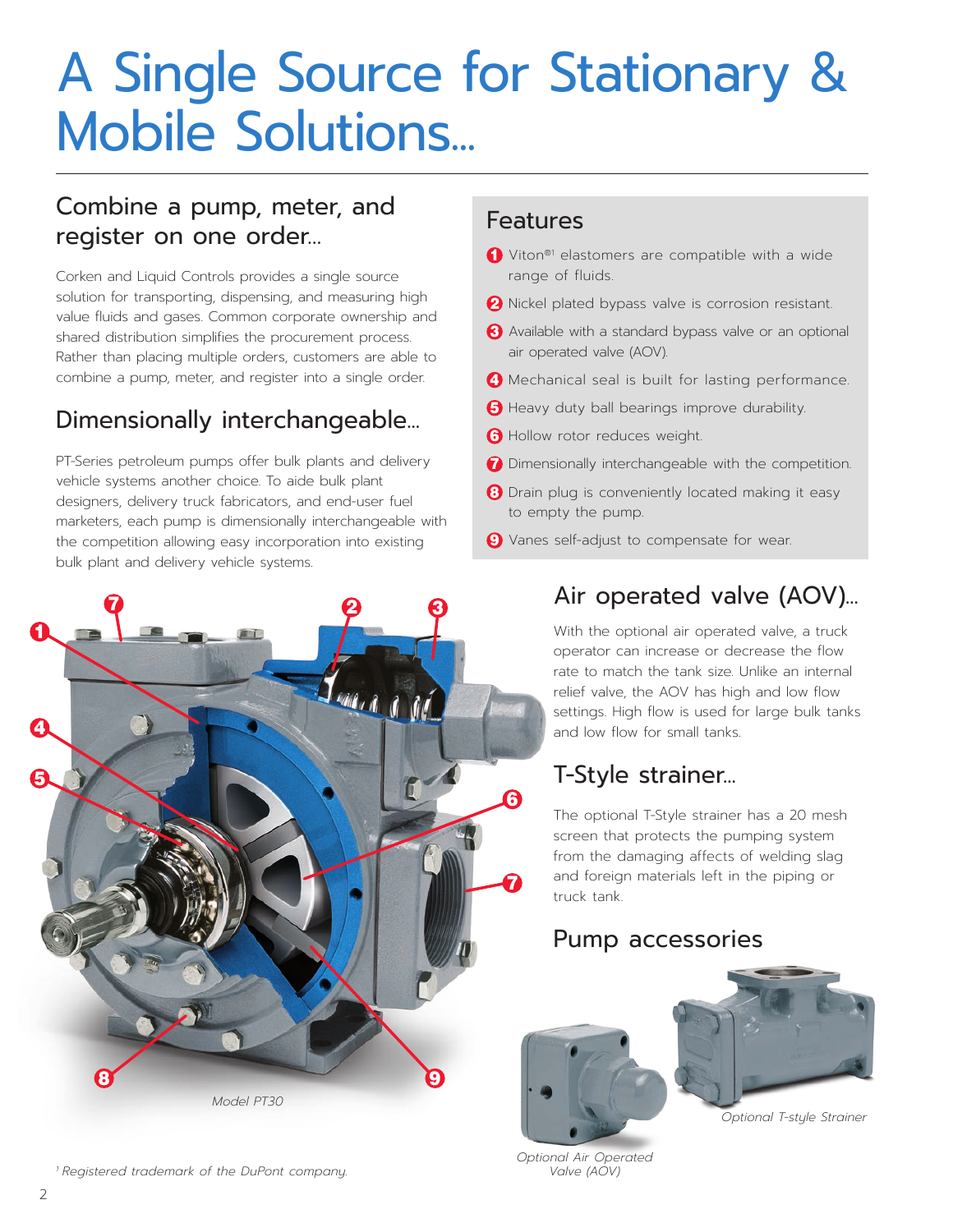## For Refined Petroleum Products & Industrial Solvents

#### Applications

• Fuel oil deliveries

• Lube oil deliveries

- Aviation refuelers
- Fleet refueling
- 
- 
- Bulk transfer
- Bulk loading and blending

#### Liquids

- Petrochemicals
- Gasoline
- Biofuels
- Ethanol
- Solvents
- And many more



### Model PT20

The model PT20 comes with 2 inch flanges and is ideal for "lube oil" deliveries with smaller flow rates. Applications include deliveries to auto service centers such as dealerships and quick lube companies.







### Model PT25

The model PT25 comes with 2.5 inch flanges and is suited for transporting gasoline, diesel, fuel oil, and other petroleum products. The flow rates are perfect for home, farm, and fleet fueling applications.



*Model PT25*



### Model PT30

The model PT30 comes with 3 inch flanges and is designed for high flow bulk delivery applications such as aviation fuels, gasoline, diesel, ethanol, biodiesel, and many more.